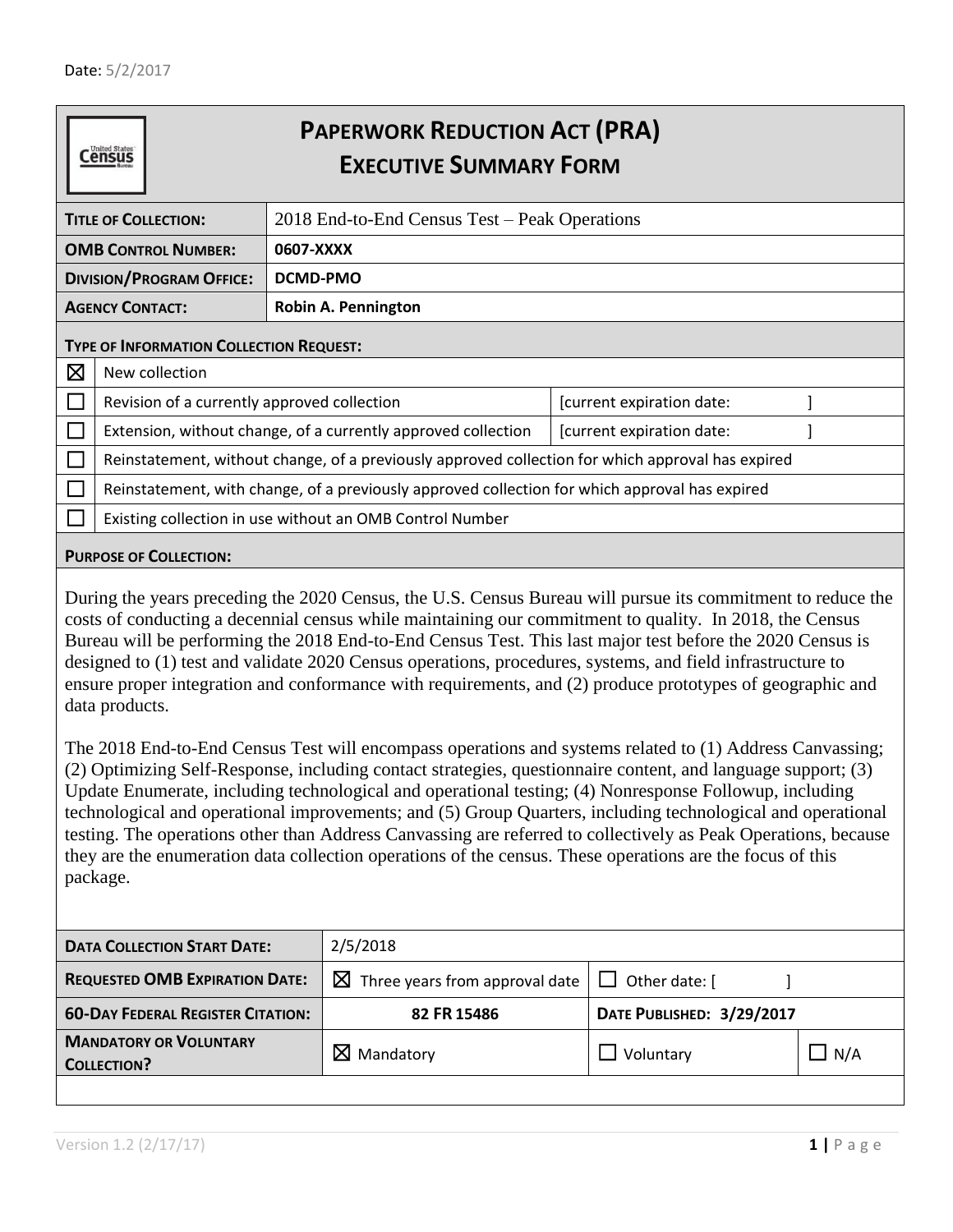<span id="page-1-12"></span><span id="page-1-11"></span><span id="page-1-10"></span><span id="page-1-9"></span><span id="page-1-8"></span><span id="page-1-7"></span><span id="page-1-6"></span><span id="page-1-5"></span><span id="page-1-4"></span><span id="page-1-3"></span><span id="page-1-2"></span><span id="page-1-1"></span><span id="page-1-0"></span>

| IS THIS A REIMBURSABLE COLLECTION CONDUCTED BY CENSUS ON BEHALF OF ANOTHER AGENCY/ENTITY?                                                                                                                                                                                                                                                                                                                                                                                                                                                   |                            |                                                             |  |  |  |  |
|---------------------------------------------------------------------------------------------------------------------------------------------------------------------------------------------------------------------------------------------------------------------------------------------------------------------------------------------------------------------------------------------------------------------------------------------------------------------------------------------------------------------------------------------|----------------------------|-------------------------------------------------------------|--|--|--|--|
| $\Box$ Yes [Specify agency/entity:                                                                                                                                                                                                                                                                                                                                                                                                                                                                                                          |                            |                                                             |  |  |  |  |
| $\boxtimes$ No                                                                                                                                                                                                                                                                                                                                                                                                                                                                                                                              |                            |                                                             |  |  |  |  |
| $\Box$ Shared Sponsorship [Specify agency/entity:                                                                                                                                                                                                                                                                                                                                                                                                                                                                                           |                            |                                                             |  |  |  |  |
| LEGAL AUTHORITY (IES) FOR INFORMATION COLLECTION:                                                                                                                                                                                                                                                                                                                                                                                                                                                                                           |                            |                                                             |  |  |  |  |
| The Census Bureau will conduct the 2018 End-to-End Census Test under the authority of Title 13 United<br>States Code Sections 141, 191, and 193. All respondents who participate in the 2018 End-to-End Census Test<br>will be informed that the information they provide is confidential under that law, but that the same law makes<br>participation mandatory. All collected information that identifies individuals will be held in strict confidence<br>according to the provisions of Title 13 United States Code, Section 9 and 214. |                            |                                                             |  |  |  |  |
| <b>SURVEY INFORMATION:</b>                                                                                                                                                                                                                                                                                                                                                                                                                                                                                                                  |                            |                                                             |  |  |  |  |
| What is the source of the sampling frame for this collection? Master Address File                                                                                                                                                                                                                                                                                                                                                                                                                                                           |                            |                                                             |  |  |  |  |
| What are the mode(s) for collection? $\boxtimes$ Paper                                                                                                                                                                                                                                                                                                                                                                                                                                                                                      | $\boxtimes$ Internet       | Computer Assisted Personal Interviewing (CAPI)              |  |  |  |  |
| $\Box$ Computer Assisted Telephone Interviewing (CATI)<br><b>Enumeration Instrument</b>                                                                                                                                                                                                                                                                                                                                                                                                                                                     |                            | $\boxtimes$ Other Telephone Assistance Instrument and Field |  |  |  |  |
| <b>PUBLIC BURDEN:</b>                                                                                                                                                                                                                                                                                                                                                                                                                                                                                                                       |                            |                                                             |  |  |  |  |
| Average Estimated Time per Response: 0 Hours                                                                                                                                                                                                                                                                                                                                                                                                                                                                                                | 10 Minutes                 |                                                             |  |  |  |  |
| <b>ANNUAL REPORTING AND RECORDKEEPING HOUR BURDEN:</b>                                                                                                                                                                                                                                                                                                                                                                                                                                                                                      |                            |                                                             |  |  |  |  |
| Number of Respondents                                                                                                                                                                                                                                                                                                                                                                                                                                                                                                                       | 336,645                    |                                                             |  |  |  |  |
| Number of Responses                                                                                                                                                                                                                                                                                                                                                                                                                                                                                                                         | 336,645                    |                                                             |  |  |  |  |
| <b>Requested Annual Burden Hours</b>                                                                                                                                                                                                                                                                                                                                                                                                                                                                                                        | 55,886                     |                                                             |  |  |  |  |
| <b>Current Annual OMB Inventory</b>                                                                                                                                                                                                                                                                                                                                                                                                                                                                                                         | $\mathbf 0$                |                                                             |  |  |  |  |
| Difference $(+, -)$                                                                                                                                                                                                                                                                                                                                                                                                                                                                                                                         | 55,886                     |                                                             |  |  |  |  |
| Reason for Difference in Burden Hours:                                                                                                                                                                                                                                                                                                                                                                                                                                                                                                      | $\boxtimes$ Program Change | $\Box$ Adjustment<br>No Difference                          |  |  |  |  |
| Explanation of Difference (if applicable): The burden increased because this is a new collection.                                                                                                                                                                                                                                                                                                                                                                                                                                           |                            |                                                             |  |  |  |  |
| <b>PRIVACY ACT (PA):</b>                                                                                                                                                                                                                                                                                                                                                                                                                                                                                                                    |                            |                                                             |  |  |  |  |
| $\Box$ No<br>Is this collection a Privacy Act System<br>$\boxtimes$ Yes - If yes, a Privacy Act Statement that identifies the appropriate<br>of Records?<br>Systems of Records Notice (SORN) is required.                                                                                                                                                                                                                                                                                                                                   |                            |                                                             |  |  |  |  |
| <b>TITLE 13 CONFIDENTIALITY:</b>                                                                                                                                                                                                                                                                                                                                                                                                                                                                                                            |                            |                                                             |  |  |  |  |
| $\boxtimes$ Yes<br>Is this collection of information confidential under Title 13, Section 9?<br>$\sqcup$ No                                                                                                                                                                                                                                                                                                                                                                                                                                 |                            |                                                             |  |  |  |  |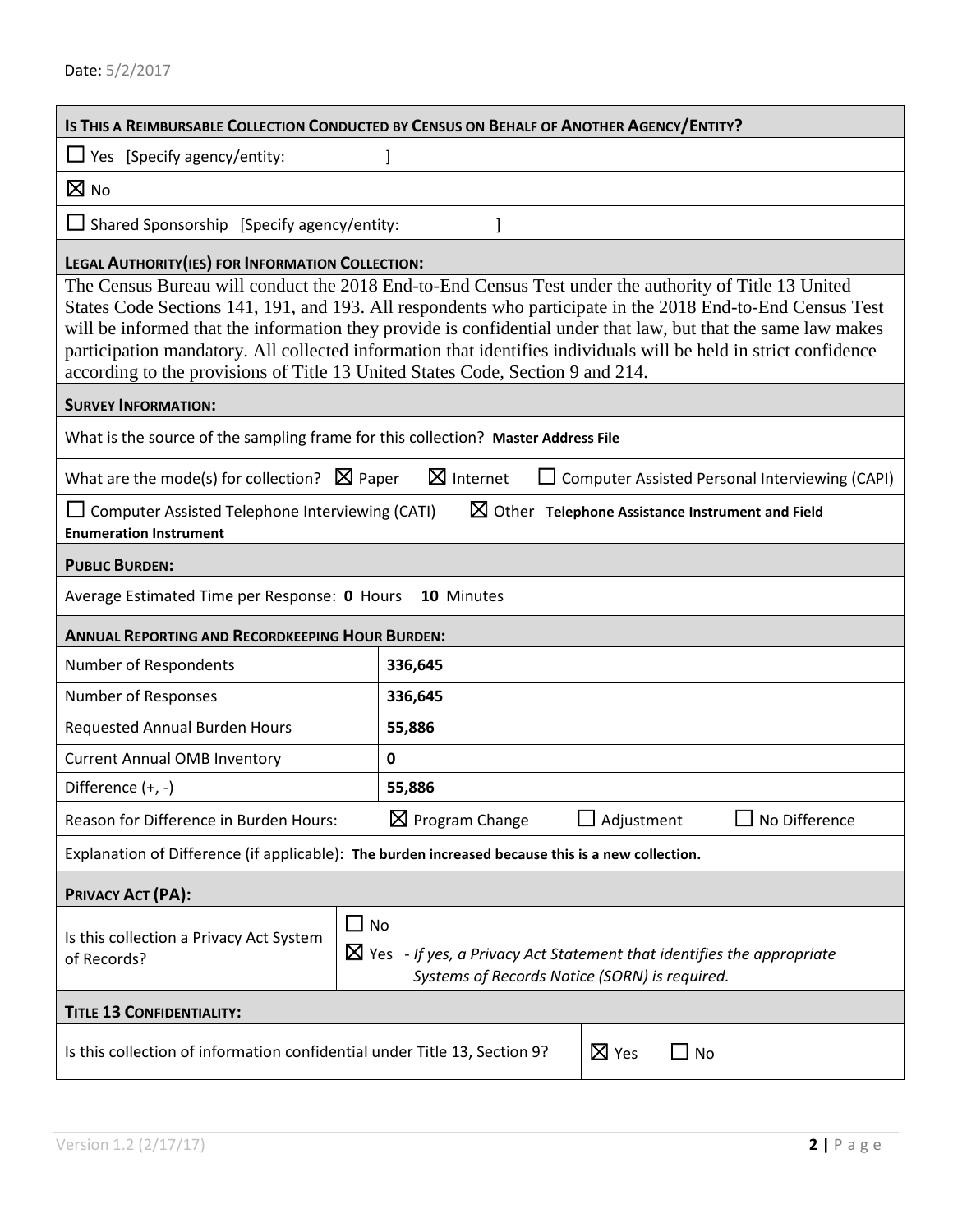<span id="page-2-0"></span>

| If yes, has the confidentiality pledge been updated per the Federal<br>Cybersecurity Enhancement Act of 2015 <sup>1</sup> ?                                                                          | $\boxtimes$ Yes | $\cdot$ IN <sub>O</sub> |
|------------------------------------------------------------------------------------------------------------------------------------------------------------------------------------------------------|-----------------|-------------------------|
| Has the respondent messaging been reviewed and updated in the<br>collection materials per the "Updates to Census Bureau Confidentiality<br>Messaging and PRA Required Language" memo, if applicable? | $\boxtimes$ Yes | l No                    |

<span id="page-2-3"></span><span id="page-2-1"></span>P[LACEMENT OF](#page-2-1) REQUIRED PAPERWORK REDUCTION ACT AND PRIVACY ACT LANGUAGE: In the table below, please indicate where the following PRA/PA statement requirements are located in the respondent materials:

<span id="page-2-2"></span>

| <b>Required PRA/PA Language</b>                                                                                                                                                                                                    | <b>PRA</b> | PA<br><b>Statement</b> | Invitation<br>letter | <b>FAQs</b> | <b>Collection</b><br>Instrument | <b>Instructions</b> | Other | N/A |
|------------------------------------------------------------------------------------------------------------------------------------------------------------------------------------------------------------------------------------|------------|------------------------|----------------------|-------------|---------------------------------|---------------------|-------|-----|
| Reason/purpose for the information<br>collection, including the way the<br>information will be used.                                                                                                                               | X          | X                      | $\boxtimes$          | $\boxtimes$ | $\boxtimes$                     |                     |       |     |
| The legal authority(ies) that authorize the<br>collection of information.                                                                                                                                                          | X          | X                      | $\boxtimes$          | $\boxtimes$ | $\boxtimes$                     |                     |       |     |
| Whether responses are mandatory or<br>voluntary (citing the authority)                                                                                                                                                             | X          | X                      | $\boxtimes$          | $\boxtimes$ | $\boxtimes$                     |                     |       |     |
| The nature and extent of confidentiality to<br>be provided (if any) citing authority                                                                                                                                               | X          |                        | $\boxtimes$          | $\boxtimes$ | $\boxtimes$                     |                     |       |     |
| An estimate of the average respondent<br>burden together with a request that the<br>public direct to the agency any comments<br>concerning the accuracy of this burden<br>estimate and any suggestions for reducing<br>this burden | X          |                        | $\boxtimes$          | $\boxtimes$ | $\boxtimes$                     |                     |       |     |
| OMB control number                                                                                                                                                                                                                 | X          |                        | $\boxtimes$          | $\boxtimes$ | $\boxtimes$                     | $\Box$              |       |     |
| A statement that an agency may not<br>conduct (and a person is not required to<br>respond to) an information collection<br>request unless it displays a currently valid<br>OMB control number.                                     | X          |                        | $\boxtimes$          | $\boxtimes$ | $\boxtimes$                     |                     |       |     |
| Published routine use for which<br>information is subject and citation to<br>relevant SORN                                                                                                                                         |            | X                      | $\boxtimes$          | $\boxtimes$ |                                 |                     |       |     |
| The effects on the individual for not<br>providing the requested information                                                                                                                                                       |            | X                      | $\boxtimes$          |             |                                 |                     |       |     |

 $\overline{\phantom{a}}$ 

Version 1.2 (2/17/17) **3 |** P a g e <sup>1</sup> Please refer to the "<u>[Updates to Census Bureau Confidentiality Messaging and PRA Required Language](https://collab.ecm.census.gov/div/pco/PDSIntranet/Documents/FINAL%20-%20Updates%20to%20Wording%20of%20Legally%20Required%20Statements_1-27-2017.pdf)</u>" Memo